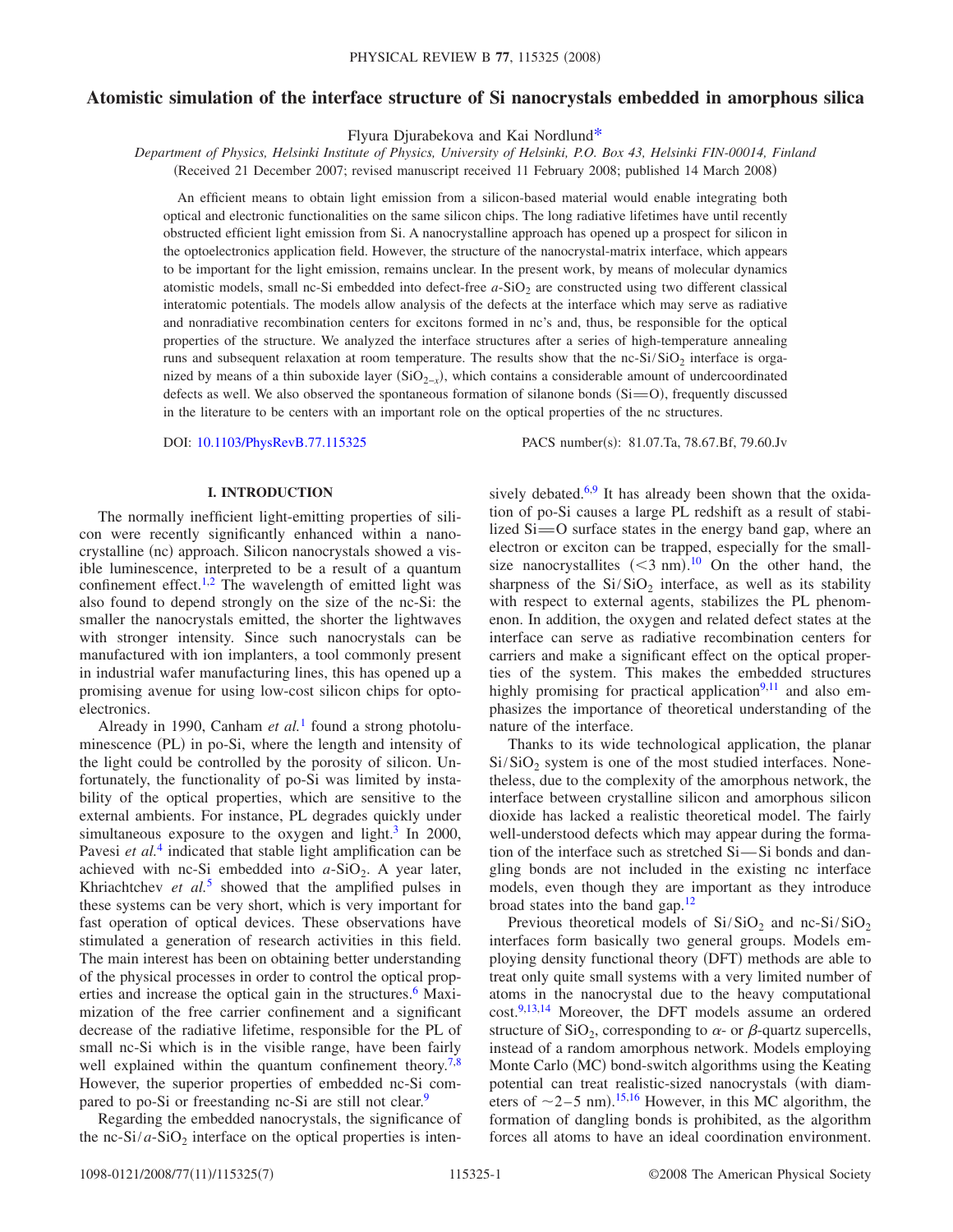<span id="page-1-0"></span>TABLE I. Number of coordination defects and suboxides in the  $a$ -SiO<sub>2</sub> cubic cell with an initial side length of 6 nm cooled by MD with periodic boundaries. The structures are obtained from the randomized distribution of Si and O atoms as a function of the cooling rate. Results are given for the potentials of Watanabe (Ref. [19](#page-6-19)) and Ohta (Ref. [18](#page-6-18)).

| Rate<br>(K/fs) | Undercoordinated $(\%)$ |      | Overcoordinated $(\%)$ |                | $\mathrm{SiO}_{x}$ (%) |      |
|----------------|-------------------------|------|------------------------|----------------|------------------------|------|
|                | Watanabe                | Ohta | Watanabe               | Ohta           | Watanabe               | Ohta |
| 1              | 13                      | 12.8 | 0.5                    | 5.7            | 5.7                    | 0.3  |
| 0.5            | 10.3                    | 12   | 0.4                    | 5              | 4.2                    | 0.2  |
| 0.3            | 9.2                     | 10.5 | 0.3                    | 5              | 3.8                    | 0.2  |
| 0.2            | 8.6                     | 10.2 | 0.3                    | 4.6            | 3.8                    | 0.1  |
| 0.1            | 7                       | 8.6  | 0.3                    | $\overline{4}$ | 2.6                    | 0.02 |
| 0.05           | 6.1                     | 7    | 0.2                    | 3              | 2.5                    | 0.05 |
| 0.03           | 5.7                     | 6    | 0.14                   | 2.6            | 1.8                    | 0.02 |
| 0.02           | 5.5                     | 5    | 0.12                   | 2.5            | 1.9                    | 0.05 |
| 0.01           | 4.5                     |      | 0.12                   |                | 1.8                    |      |

In spite of the rigid assumptions done in these models, they show that the nc- $Si/SiO<sub>2</sub>$  interface behaves differently from  $Si/SiO<sub>2</sub>$ , having an extended transition region, which affects optical properties of the structure as well.<sup>9</sup>

In the present work, we utilize computationally efficient classical interatomic potentials and molecular dynamics  $(MD)^{17}$  $(MD)^{17}$  $(MD)^{17}$  simulation to approach the experimental conditions by creating realistic-sized atomistic model of the nc-Si embedded into an amorphous silica matrix. We employ interatomic potentials that are able to treat both pure Si and  $SiO<sub>2</sub>$ in the same functional form.<sup>18[,19](#page-6-19)</sup> In this approach, it is possible to carry out high-temperature annealings to optimize the interface structure, without any built-in assumptions of the bonding or matrix structures or atom movement paths.

## **II. METHODS**

#### **A. Atomistic models of amorphous silica**

As a host matrix which has a peculiar amorphous structure, a silica cell requires a prior thorough preparation procedure. In our simulations, we are applying the interatomic potentials of Watanabe<sup>19[,20](#page-6-20)</sup> and Ohta,<sup>18</sup> which were developed to describe the Si-O mixed systems on the base of the classical Stillinger–Weber potential. These potentials have the advantage that they can describe in addition to the ideal bonding environment also coordination defects.

To test how well the potentials can describe  $a$ -SiO<sub>2</sub> without any built assumptions, we carried out MD simulations of the annealing of silica starting from atom positions distributed initially completely randomly, except that the minimum interatomic distance was restricted to be no less than 1.9 Å to prevent unrealistically high interaction energies between both Si-O and Si-Si atoms.

Having started with the number of silicon and oxygen atoms (as ratio 1:2) and a cell volume corresponding to the atomic density of  $a$ -SiO<sub>2</sub>, we found that simple MD cooling of the system to the room temperature indeed results in a random silica network. The quality of the structure strongly depends on the cooling rate. In quartz as well as vitreous silica, the ideal coordination state is that all Si atoms have four bonds to O and all O atoms have two bonds to Si. Thus, any deviations from this coordination state can be considered as defects in the random silica network[.21](#page-6-21)

An additional number of subsequent annealing runs, concluded by a pressure control MD run to zero pressure, allowed improving the quality of the network by decreasing the number of under- and overcoordinated atoms. Table [I](#page-1-0) displays the dependence of the quality of a silica cell (the number of coordination defects and suboxide atoms) as a function of the cooling rate. We use the denotation "suboxide atoms" for atoms with the same coordination number as in ideal silica (four for Si and two for O) that have bonds to both Si and O atoms.

Although even the lowest cooling rates did not produce a silica cell with no coordination defects in it, the table shows clearly that the quality of the structure steadily improves with decreasing cooling rate. The smallest cooling rate used in these calculations gives less than 5% of defects and less than 2% of suboxides. Thus, it is reasonable to assume that on typical experimental cooling rates (much lower than those accessible to MD simulations), a virtually defect-free  $a$ -SiO<sub>2</sub> would be obtained.

The higher probability of suboxide bond formation with the Watanabe potential can be explained by the smaller difference of average cohesive energy per atom between a pure silica and a pure silicon material (see Table  $II$ ). For the Ohta potential, the creation of extra bond to a correctly coordi-

<span id="page-1-1"></span>TABLE II. The average cohesive energies per atom  $\langle E_c \rangle$  in pure silicon and silica according to the potentials of Watanabe and Ohta. Also given is the experimental value of  $\langle E_c \rangle$  for silica (Ref. [23](#page-6-22)).

|                                 |        | $a-SiO2$ |             |       |
|---------------------------------|--------|----------|-------------|-------|
|                                 | $c-Si$ | Watanabe | <b>Ohta</b> | Expt. |
| $\langle E_c \rangle$ (eV/atom) | 4.33   | 5.26     | 9.7         | 6.42  |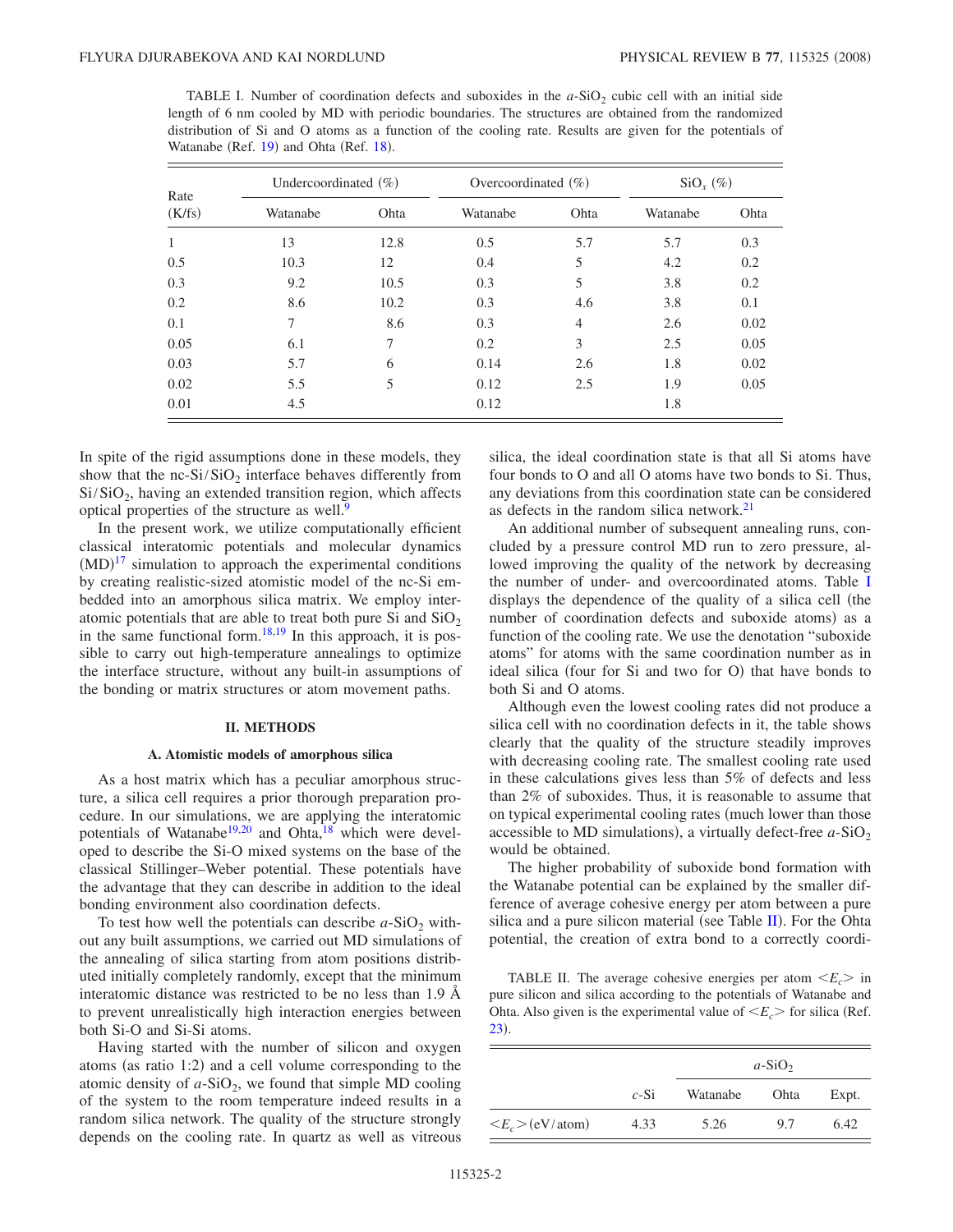nated atom requires a lower-energy penalty compared to the penalty required to substitute a neighbor atom with an atom of opposite type. This is because the Ohta potential strongly overestimates the Si-O binding energy (see Table  $II$ ). This leads to the higher number of overcoordinated defects in the Ohta potential.

The value of cohesive energy obtained with the Watanabe potential is closer to the experimental value (last column in Table  $\overline{II}$  $\overline{II}$  $\overline{II}$ ). Due to this, in the remainder of the paper, we only present results obtained with the Watanabe potential, since both Si and  $SiO<sub>2</sub>$  are present at the interface, and the high probability of formation of overcoordinated defects may mislead the interface analysis. In a previous study, we constructed 2.4 nm nc-Si inserted in smaller (4 nm of a side)  $SiO<sub>2</sub>$  cells with both the potential of Watanabe and Ohta. There we found with the Ohta potential 14.3%, 3.8%, and 11% of the undercoordinated, overcoordinated, and suboxide atoms at the interface given as fractions of all interface atoms), respectively, whereas the Watanabe potential gave 10.5%, 1.6%, and 12.8% for the same quantities. While the main results were qualitatively the same for both potentials, the main quantitative difference was a higher number of overcoordinated interface defects and lower number of suboxide atoms in the Ohta potential.<sup>22</sup>

Since obtaining fully coordination-defect-free silica was not possible by the MD method, we also used the Wooten-Winer-Weaire (WWW) technique for constructing a perfect random network. $24$  To obtain a random silica network, we used the WWW Monte Carlo code BOMC.<sup>[25](#page-6-25)</sup> In this approach, the network is evolving by bond-switch Monte Carlo moves which are accepted or not according to a rigid Keating potential. $25$  As a second step, we relaxed the structure obtained from the BOMC code by MD to room temperature and zero pressure for 75 ps using the Watanabe potential. This rearranged the positions of atoms to be compatible with the potential used for the insertion of the nanocrystal.

We compared the pair correlation functions and  $Si$   $\sim$   $O$   $\sim$   $Si$  bond-angle distributions for all the networks we had obtained to the published experimental neutrondiffraction data by Susman *et al.*[26](#page-6-26) and the Mozzi–Warren diffraction results<sup>27</sup> [Figs. [1](#page-2-0)(a) and 1(b)]. Dashed lines correspond to the MD annealed silica cells with the Ohta potential, and dotted lines correspond to the same cells annealed with the Watanabe potential. Rarefied dotted lines stand for the MC cell relaxed with the Watanabe potential and solid lines are experiment. The good agreement for the pair correlation function curves proves that the obtained networks are realistic in structure. The second graph shows that the MD annealed cells have also bond-angle distribution closer to the real distribution than the ideal MC network. Unfortunately, the significant number of coordination defects that remained in the MD cell limits the application of annealed networks for our study. For this reason, we chose the MC silica network relaxed with the Watanabe potential. Bonding analysis showed that after relaxation, this network generally remains defect-free except for a small fraction  $(\leq 0.1\%$  of all atoms) of coordination defects.

#### **B.** nc-Si inserted into  $a$ -SiO<sub>2</sub> cell

We constructed the atomistic model of a nc in an amorphous matrix, as depicted schematically in Fig. [2.](#page-3-0) A ball of

<span id="page-2-0"></span>

FIG. 1. Pair correlation function in the form of weighted  $T(r)$ (Ref. [26](#page-6-26)) (a) and bond-angle function  $\theta_{\text{Si}-\text{O}-\text{Si}}$  for the *a*-SiO<sub>2</sub> cells. The data were obtained by cooling the randomized mixture of Si and O atoms by MD (PARCAS) with the potentials of Watanabe (dashed lines) and Ohta (dotted lines), as well as by MC switch-bond method (BOMC) (Ref. [25](#page-6-25)) with subsequent relaxation with the Watanabe potential (black dashed lines). The solid lines represent the experimental curves from Ref. [26](#page-6-26) in (a) and the Mozzi-Warren diffraction result (Ref.  $27$ ) in (b).

the given diameter initially cut out from a perfect crystalline Si cubic cell (nc-Si) was inserted into the cubic  $a$ -SiO<sub>2</sub> cell with a sidelength of 6 nm obtained by the above-described technique. The nc-Si replaced a hole of the same diameter cut out in the center of the silica cell. Prior to insertion, we slightly compressed the nc-Si over its volume (for 3 Å less in diameter) in order to avoid the formation of unreasonably short bonds due to the size equality of a nc-Si and a hole. A following short MD pressure relaxation run released the compressive stresses, restoring the nc into its initial state, but allowing no short atomic distances at the interface. In this way, we prepared the nc-Si; of three different diameters of 1.3, 2.4, and 3.6 nm with 71, 329, and 1226 atoms in each, respectively, to be able to follow the size effect on the defect structure of the interface.

The preparation of the nc- $Si/SiO<sub>2</sub>$  structure was performed as a series of annealing runs combined with pressure control. A statistical variation was provided by random shifts of the insertion position of the nc, i.e., the same spherically cut nc surface facing different parts of the silica matrix, forming different interfaces.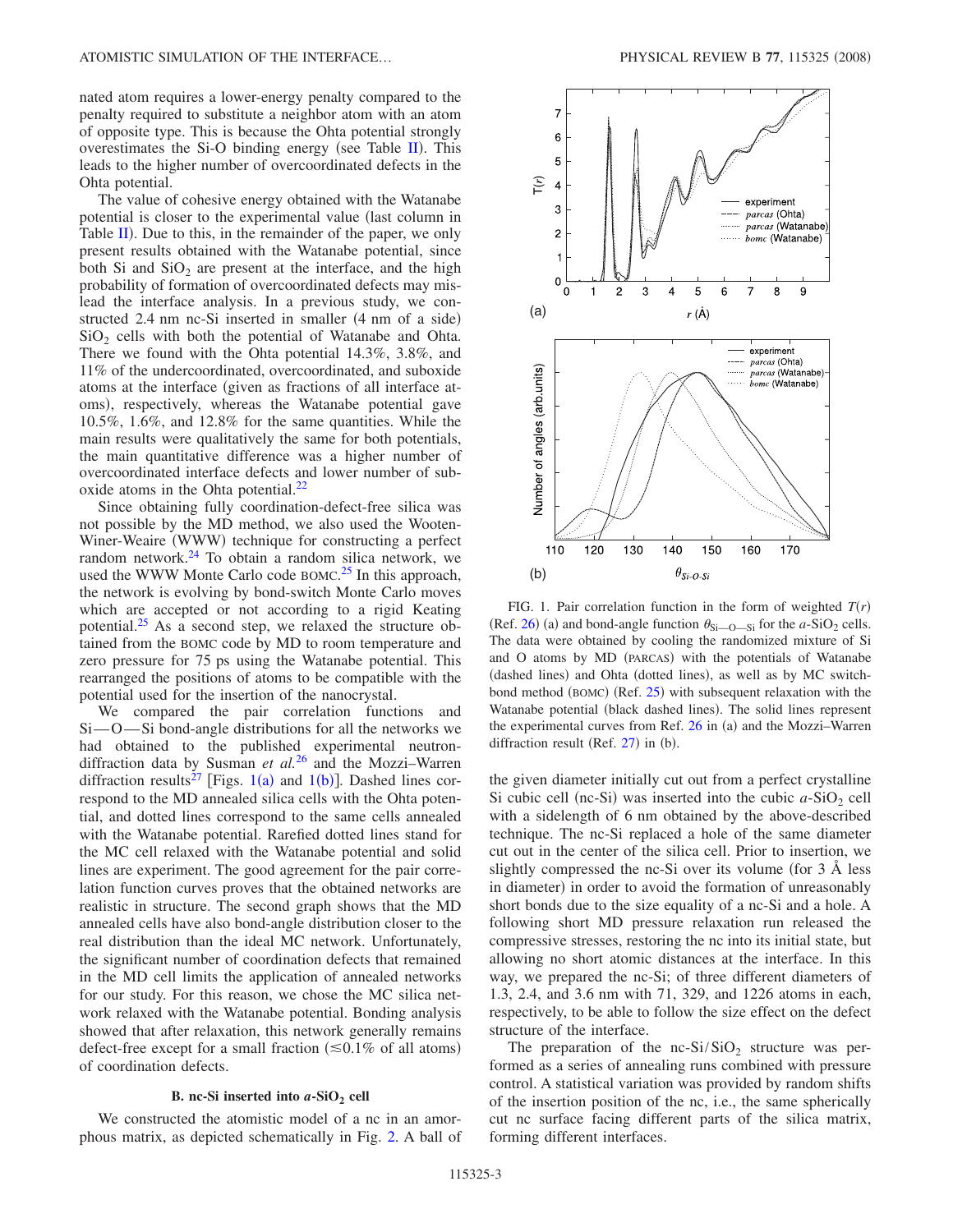<span id="page-3-0"></span>

FIG. 2. Method for insertion of the crystalline ball into the hole of the same radius inside of amorphous matrix. The crystalline ball is cut out of a perfect crystalline cubic cell of bigger size than the required diameter of nanocrystal.

A series of three different annealing runs were applied between the temperatures, (i) 1100 and 300 K, (ii) 1400 and 300 K, and (iii) 1600 and 300 K, with subsequent decrease of maximum temperatures, in order to find a reasonably lowenergy interface structure. A last pressure control run carried out after every annealing mode at a constant temperature of 300 K run was used to release the strain due to temperature ramping procedures. All the processes have been monitored by the value of the average total energy per atom. The difference of this quantity in the final structures for different interfaces never exceeded 0.02 eV/atom for either potential. The small difference between different cells showed that the system was overall well converged in energy. However, the number of the interface atoms is much smaller than the number of atoms in the entire system. Hence, the actual number of defects in the interface region is fairly small and thus cannot significantly affect the averaged quantities.

The analysis of the interface in case of the smallest nc-Si was confounded by the fact that the small nc-Si (1.3 nm in diameter) in our simulations almost lost the crystalline structure already at the lowest annealing mode (i). A similar feature of the small nc's was reported in an MC study by Hadjisavvas and Kelires[.16](#page-6-16) The bigger nc-Si kept the crystallinity also after annealing mode (iii), making the interface analysis more reliable. Atomic models of nc-Si inserted into silica of 1.3, 2.4, and 3.6 nm in diameters are depicted in Figs.  $2(a)-2(c)$  $2(a)-2(c)$ , respectively. The latter shows a clear interface region, which can be analyzed with respect to the nature of defects.

## **III. RESULTS AND DISCUSSION**

As discussed in the previous section, the analysis of the interface formed by small nc-Si  $\left($  < 2 nm in diameter) with  $a$ -SiO<sub>2</sub> is quite confounding. Hence, we analyzed nc's of the larger sizes of 2.4 and 3.6 nm in detail, examining ten different interfaces in each case for nc's to obtain statistics. Plotting the potential energy for an entire cell per atom as a radial distribution [Fig.  $4(a)$  $4(a)$ ], one can see that all the defects are clearly located in a narrow area around the interface, and thus, the width of the interface region can be determined from these plots. Quantitatively speaking, the width was determined as the difference between two radii which restrict the area where the concentration of coordination defects was significant in comparison with the rest of a nc and a host matrix. The additional plot of the radial distribution of coordination defects, zoomed in to show the interface region for the same structure, shown in Fig.  $4(b)$  $4(b)$ , helps in identifying the nature of the defects. The most favorable coordination defect formed at the interface is an undercoordinated defect with one dangling bond; this result is well in line with the defect model for planar  $Si/SiO<sub>2</sub>$  interfaces discussed in Ref. [12](#page-6-12) and also in very good agreement with DFT studies of planar interfaces (see, for example, Ref. [28](#page-6-28)).

The suboxide atoms are not visible in Fig.  $3(b)$  $3(b)$  since they have fourfold bonds, but they are associated with a difference in the total energy. This is reflected as a much larger number of dots in the interface "cloud" in Fig.  $4(a)$  $4(a)$  (potential energy) compared with Fig. [4](#page-4-0)(b) (coordination defects). We analyzed the presence of suboxide atoms using bonding neighborhood analysis. Although the particular nature of suboxides is difficult to determine, we found that the most common replacement of only one atom by the atom of different types had happened, while a smaller number of atoms had 2 atoms replaced by atoms of different types. We have also checked the possibility for both Si and O atoms (both missing one bond) to appear close to each other. This combination may result in the formation of a silanone  $Si=O$ bond, known as a radiactive recombination center for free carriers generated in the nc in favor of a defect-assisted recombination mechanism for the PL in the nc structures. $6,14$  $6,14$  In a DFT study, Luppi and Ossicini<sup>14</sup> showed that the strong reduction in the energy gap causing a huge redshift after oxygen exposure of silicon nanoparticles can be explained by the presence of a silanone bond (an oxygen atom double bonded to a Si) at the surface of nanoparticle. However, according to their model, a number of  $Si=O$  bonds bigger than one did not enhance the effect significantly. According to our observations, the silanone bonds can be spontaneously formed during the annealing process of embedded nc's into silica matrix. Almost at each investigated interface, at least one silanone bond was found. The bigger area of the interface (nc of 3.6 nm) gave better statistics, but we could not observe a clear size dependence of the effect due to the poor statistics.

In Table [III,](#page-5-0) we summarized our results on the interface analysis for 2.4 (upper part) and 3.6 (lower part) nm nc-Si, respectively, versus the annealing temperature. It includes the width of the interface, coordination defects, and suboxides as a percent fraction relative to the entire number of interface atoms. We also calculated the excess interface energies of the system as

$$
\gamma = 1/(4\pi r_{\rm nc}^2) \{ E_{\rm tot}^{\rm Sinc} - [E^{\rm c,Si} N_{\rm Si}^{\rm nc} + (E_{\rm Si}^{\rm c,SiO_2} N_{\rm Si} + E_{\rm O}^{\rm c,SiO_2} N_{\rm O}) ] \}.
$$

Here,  $E_{tot}^{\text{nc-Si}}$  is the total potential energy in the cell with an embedded nc,  $E^{c, Si}$  is the average cohesive energy per atom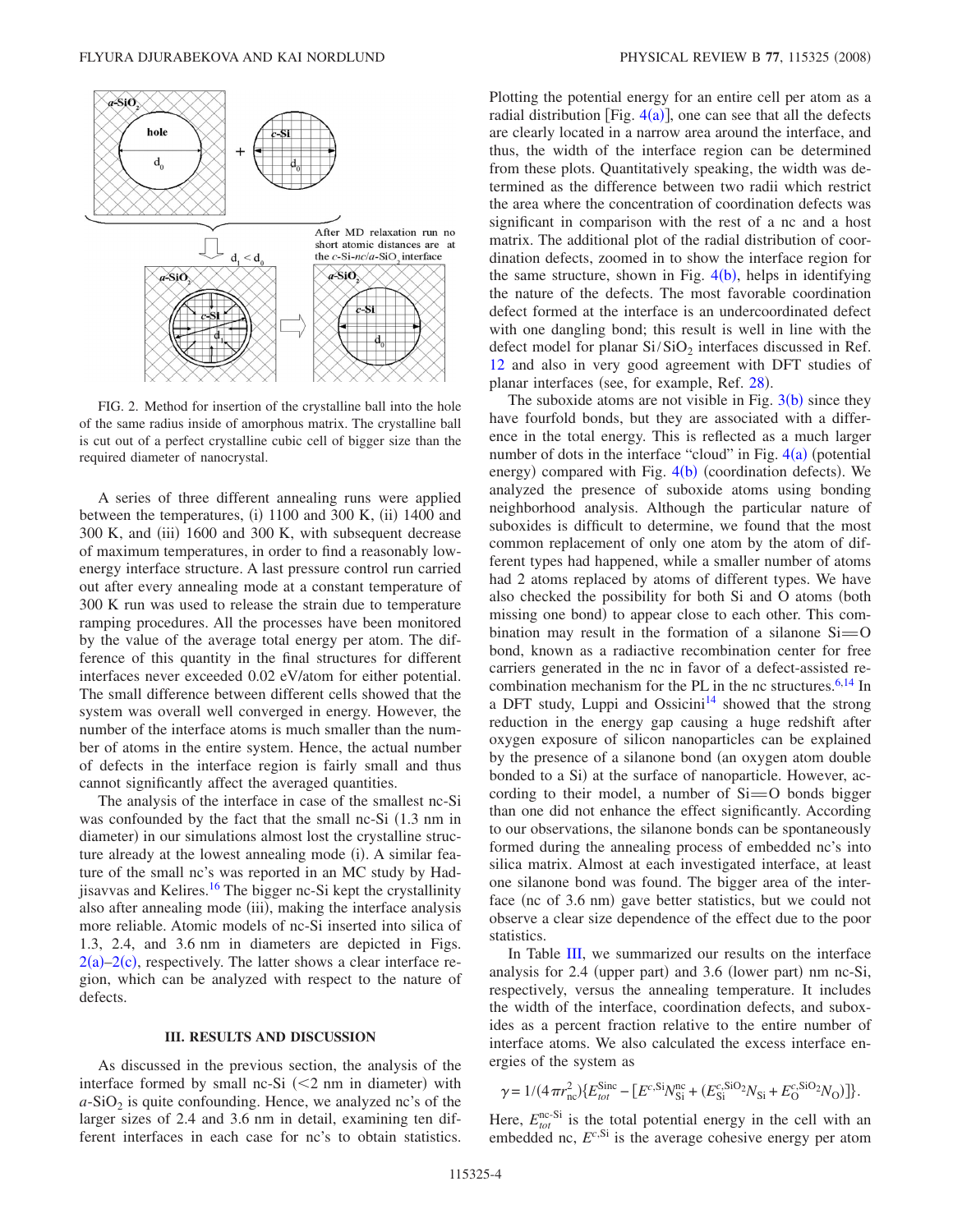<span id="page-4-1"></span>

FIG. 3. Atomistic model of nc-Si  $[(a)$  1.3 nm,  $(b)$  2.4 nm, and (c) 3.6 nm] embedded into amorphous silica obtained by MD after series of annealing runs; gray and black circles are silicon and oxygen atoms, respectively.

in pure silicon,  $E_{\text{Si/O}}^{\text{c,SiO}_2}$  are the average cohesive energies per  $Si/O$  atom in the pure silica cell,  $N_{Si/O}$  are the numbers of Si/O atoms in the silica part of the cell with an embedded nc,  $N_{\rm Si}^{\rm nc}$  is the number of Si atoms in the nc, and  $r_{\rm nc}$  is a radius of the nc. Note that in this definition of an interface energy,

<span id="page-4-0"></span>

FIG. 4. Radial distributions of the (a) total energy per atom and (b) coordination defects for the nc-Si/SiO<sub>2</sub> obtained by annealing of cell with 3.6 nm nc-Si at 1400 K. The Si atoms of nc-Si  $(O)$  are shown differently from Si of  $a$ -SiO<sub>2</sub> ( $\diamond$ ).  $\triangle$  is used to represent O atoms. Note that the  $r$  scale in (b) is focused on the interface region.

the surface energies are not substracted out, which is consistent with previous usage in the field. $13$ 

The excess interfacial energies obtained in our calculations are shown in the last column. All the values compare well with the recent DFT value of  $0.093 \text{ eV}/\text{\AA}^2$ .<sup>[13](#page-6-13)</sup> We did not find a clear dependence of these values on the size of the nc (the small discrepancies between  $\gamma$  for both sizes at the

<span id="page-4-2"></span>

FIG. 5. Radial distributions of the potential energy per atom as a function of the distance from the center of the cluster for cells which contain 1.3 nm (dotted line), 2.4 nm (dashed line), and 3.6 nm (solid line) nc-Si. The average is over all atoms in the ten simulation cells of the same-sized nanocrystal.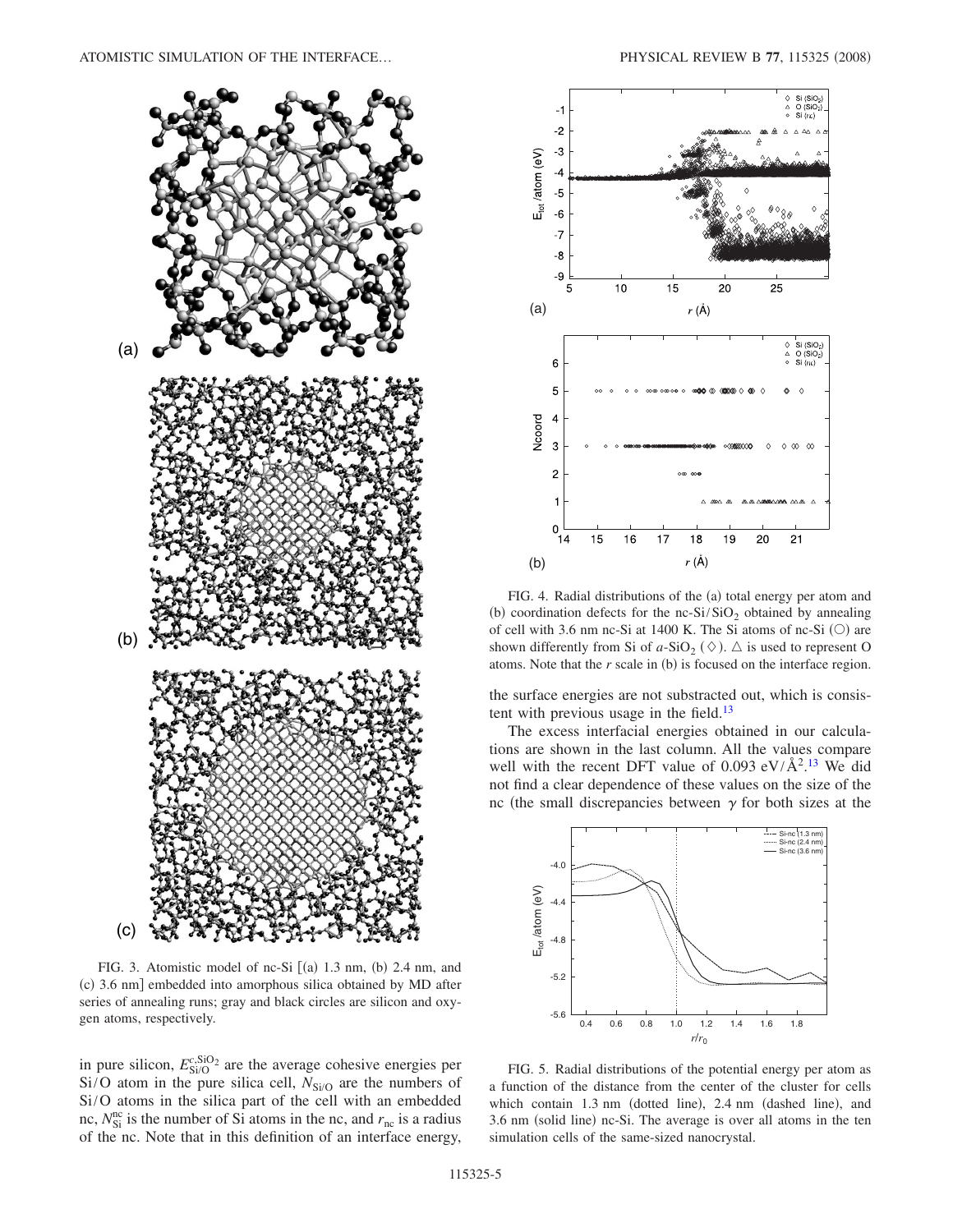<span id="page-5-0"></span>

| TABLE III. nc-Si/a-SiO <sub>2</sub> interface defects as the percentage of the total amount of interface atoms, the |  |  |  |
|---------------------------------------------------------------------------------------------------------------------|--|--|--|
| mean width of the interface, and corresponding interfacial energies for both 2.4 nm (upper part) and 3.6 nm         |  |  |  |
| (lower part) nc-Si. The error bars are the standard error of the mean.                                              |  |  |  |

| $T_a$<br>(K) | Undercoordinated<br>$\mathscr{D}_o$ | Overcoordinated<br>$(\%)$ | Suboxide atoms<br>$(\%)$ | $\Delta r_{IF}$<br>$\rm(\AA)$ | $\gamma$<br>$(eV/\AA^2)$ |
|--------------|-------------------------------------|---------------------------|--------------------------|-------------------------------|--------------------------|
| 1100         | $9.2 \pm 0.3$                       | $1.8 \pm 0.2$             | $11.1 \pm 0.4$           | $9.9 \pm 0.8$                 | $0.087 \pm 0.002$        |
| 1400         | $8.4 \pm 0.6$                       | $1.6 \pm 0.2$             | $10.2 \pm 0.5$           | $9.9 \pm 0.8$                 | $0.076 \pm 0.003$        |
| 1600         | $8.3 \pm 0.6$                       | $1.4 \pm 0.1$             | $11.8 \pm 0.9$           | $9.3 \pm 0.9$                 | $0.072 \pm 0.002$        |
| 1100         | $11.1 \pm 0.5$                      | $2.1 \pm 0.1$             | $9.9 \pm 0.7$            | $7.3 \pm 0.4$                 | $0.094 \pm 0.003$        |
| 1400         | $10.5 \pm 0.5$                      | $2.3 \pm 0.2$             | $11.1 \pm 0.7$           | $6.9 \pm 0.2$                 | $0.083 \pm 0.002$        |
| 1600         | $9.6 \pm 0.3$                       | $2.2 \pm 0.1$             | $11.3 \pm 0.6$           | $7.0 \pm 0.2$                 | $0.077 \pm 0.002$        |

same annealing temperatures are within the statistical error). At the same time, we observed a certain decrease of  $\gamma$  for both nc's with elevating the annealing temperature.

The width of interfaces in all cases agrees excellently with the experimentally estimated value of 0.8 nm for the planar  $Si/SiO<sub>2</sub>$  interface.<sup>29</sup> Our calculations of single nanocrystal size show that the bigger size of the nc-Si stabilizes the interface, constraining it in a thinner region. To understand this observation, we analyzed the average potential energy per atom as a function of radius. The results are shown in Fig. [5,](#page-4-2) where the energy in each cell is displayed relative to the radius of original nc. The interface affects much stronger the outer parts of the silicon crystal structure. The distortion of the crystal structure grows severer with decreasing nc diameter, since the larger crystals have an internal cohesion which can better counteract the stress from the interface. The shift of the maximum of potential energy inside of the nc-Si shows that the width of the interface grows with decreasing of nc diameter. The potential energy of the smallest nc remains much higher than the potential energy of pure silicon up to its center and corresponds to the value of amorphous silicon. $30$  Note also that the areas under the curves corresponding to the 2.4 and 3.6 nm nc's are almost equal, which confirms that the interfacial energies for both sizes would not differ significantly.

Our observation on the fair amount of dangling bonds which mostly serve as centers for nonradiative recombination of excitons) present at the nc-Si/SiO<sub>2</sub> interface (Table [III](#page-5-0)) is well in line with experimental evidence of PL enhancement in samples which contain nc-Si embedded into the silica matrix found after passivation of the samples in different annealing ambients. The increase of PL intensity was attributed to the elimination of nonradiative recombination centers in the  $SiO_2$  matrix and in the nc-Si/SiO<sub>2</sub> interface. $31,32$  $31,32$ 

## **IV. CONCLUSIONS**

By means of MD methods, we have constructed atomistic models of Si nanocrystals of three different sizes embedded into  $a$ -SiO<sub>2</sub>. The interfaces were prepared applying three different annealing temperatures. The results showed that the smallest nanocrystals with sizes of  $\leq$  2 nm lose the crystalline structure already at the lowest  $(1100 K)$  annealing temperature. The interface analysis of bigger nc's 2.4 and 3.6 nm in diameter) showed that the interface mainly affects the outer part of Si crystallites and that the smaller nc has a lower interfacial energy. The most common coordination defects created in the interface are Si atoms with one dangling bond. The relative number of coordination defects almost does not vary with the size and never exceeds  $\sim$ 10% of the total number of interface atoms. We also found the fair amount of suboxide atoms (right-coordinated atoms with both Si and O nearest neighbor atoms) which was close to the number of dangling bonds at the interface. The ratio between coordination defects and suboxides is slightly changing with increasing annealing temperature: most likely, some of the coordination defects eventually turn into suboxides. The analysis also revealed the presence of  $Si=O$  ("silanone") bonds, which are known to be important for the optical properties of nc- $Si/SiO<sub>2</sub>$  structures. The width of the interfaces was shown to agree well with an experimental value of 0.8 nm obtained for a distribution of nc sizes. From our simulations, we were able to compare how the interface width changes with the precise nc size and showed that the bigger nanocrystal had a thinner interface region.

### **ACKNOWLEDGMENTS**

We thank J. Samela for useful discussions and S. von Alfthan for providing us with the "BOMC" computer code. This work was performed within the Finnish Centre of Excellence in Computational Molecular Science (CMS), financed by The Academy of Finland and the University of Helsinki, and also financed by Academy projects OPNA and CONADEP. Grants of computer time from the Center for Scientific Computing in Espoo, Finland, are gratefully acknowledged.